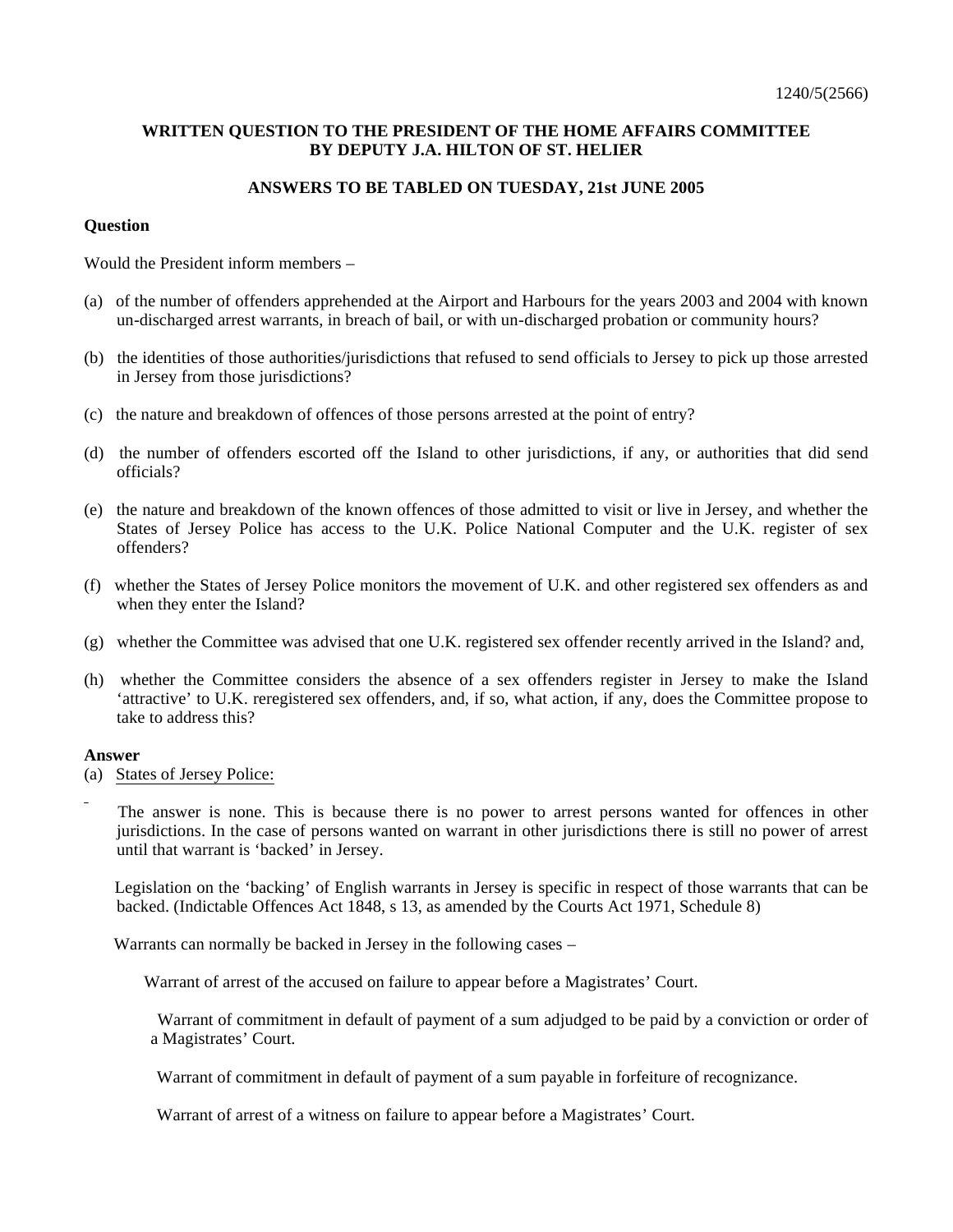Warrant of arrest issued by a court having jurisdiction in bankruptcy.

Warrants cannot be backed in the under mentioned cases –

 Warrants of arrest of the accused on failure to surrender to bail before a Magistrates' Court (with the exception that one can normally be backed if the offence is indictable).

Warrants of arrest for breach of a probation or community service order.

 Warrant of arrest on the commission of a further offence by a person in whose case a probation order or order of conditional discharge has been made.

 Legislation in respect of the backing of warrants (Republic of Ireland and Jersey) Order 1965 is again specific –

where a warrant for the arrest of a person accused or convicted of –

an indictable offence

- an offence punishable on summary conviction within six months of imprisonment, and
- an application for endorsement of the warrant is made to the Bailiff by a police officer who produces a warrant and swears on oath that he has reason to believe the person named or described therein to be within the Bailiwick.

 However, where a person is accused of an offence, not being an indictable offence but an offence which on summary conviction is punishable by six months' imprisonment, a warrant shall not be endorsed unless the person has previously failed to answer to a summons, or has failed to appear in answer to bail.

 Although the number arrested on warrants from other jurisdictions is nil, there were still a number of arrests made at the Airport and Harbours for other matters, including outstanding Jersey arrest warrants, breaches of bail and probation orders. (Please see answer to c for precise breakdown).

| 2003 |       | Airport 4,461 stop/checked (additional 1294 monitored). 45 arrests; |
|------|-------|---------------------------------------------------------------------|
| 2003 |       | Harbour 875 stop/checked (additional 11 monitored). 54 arrests;     |
| 2003 | Total | 99 arrests at ports.                                                |
|      |       |                                                                     |
| 2004 |       | Airport 4,321 stop/checked (additional 528 monitored). 22 arrests;  |
| 2004 |       | Harbour 947 stop/checked (additional 23 monitored). 38 arrests      |
| 2004 | Total | 60 arrests at ports.                                                |

 All persons stop/checked would be subject to local and U.K. police checks. It is policy that should any have 'flags' relating to outstanding arrest warrants contact is made with the originating force to establish if they are prepared to apply to have the warrant 'backed' and travel to back the warrant locally and escort the subject back to their force area.

 It is also good practice for local officers to contact the originating force should there be any other 'flags' of interest in respect of an individual stop/checked.

 The Police National Computer (PNC) maintains a record of all persons subject to arrest orders or wanted on warrant. Any persons identified locally as being subject to either are dealt with as and when they come to notice. Depending on the severity of the offence, U.K. forces may decide that it is not efficient, effective or economically viable to back an outstanding warrant and travel to collect some individuals. This decision must rest with the originating forces who are in possession of all the mitigating circumstances.

#### Probation: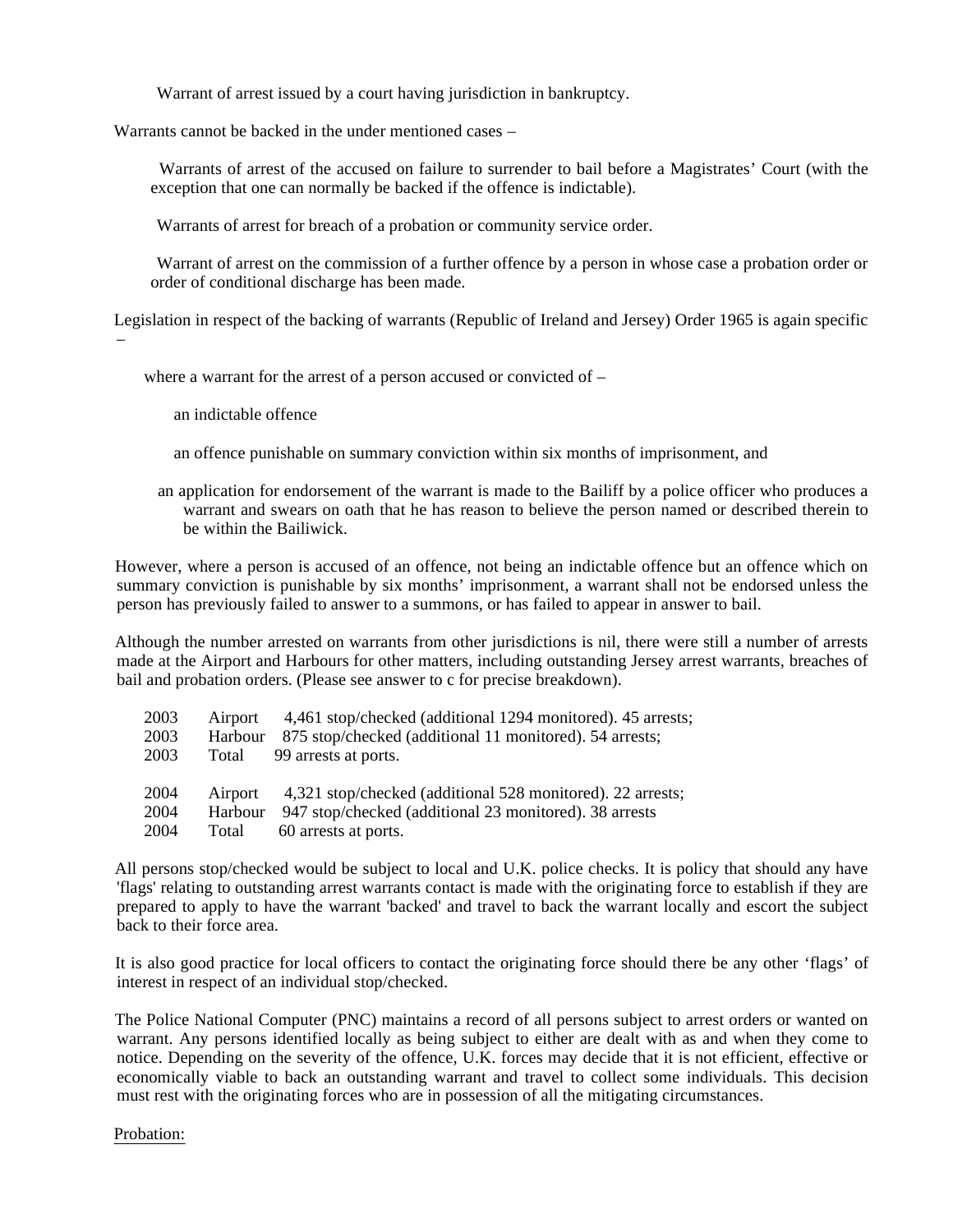In the case of Probationers and Community Service Offenders (Community Rehabilitation and Community Punishment in England and Wales) the position is as follows:

 Officers in the other British Jurisdictions have no legal power to stop the majority of these offenders travelling to Jersey. Some years ago the Probation Service became concerned at the number of offenders who were coming over without the prior knowledge of the Service, and on occasions with no planning or funds. A notice was placed in the Probation Officers' 'Bible' which points out that Jersey is a separate jurisdiction and instructing colleagues to contact the Jersey Service prior to travel. The Probation Service then informs the supervisor about the Regulation of Undertakings, residential qualifications, entitlement to benefit, drugs laws etc. and seek assurances in respect of repatriation if things do not go according to plan. The States of Jersey Police are also informed of travel details. As a result there is no longer a serious problem from a Probation viewpoint, although not all people who come to the Island are considered to be 'desirable'.

 However, Jersey reciprocates and permits its Probationers and Community Service workers to travel to other British Jurisdictions if it is judged to be in their best interest. There is the facility to refuse to allow some offenders this privilege. If they misbehave or fail to comply, the Attorney General is contacted, and he takes the decision on whether it is in the public interest to have them returned to Court in Jersey. Some years ago an attempt was made to pursue legislation to allow for the formal transfer of community orders between Jurisdictions. This was not successful, in part due to the requirements and type of Order being very different in each country.

 The position with prisoners on licence is different. They are generally not allowed to travel for holidays, and can only travel to another British Jurisdiction with the approval of that Jurisdiction if it has been established that they have close family ties and that the move will assist in their rehabilitation.

(b) Persons discovered to be subject of outstanding arrest orders are dealt with on an individual basis and although records are maintained within individual reports, currently there is no easy method of obtaining the data requested. To research individual records to ascertain those jurisdictions that declined to travel would be difficult and extremely time consuming. I am, however, able to confirm that from time to time other jurisdictions do decline to travel to Jersey for wanted persons.

 As mentioned above there are numerous factors that impact on forces in deciding whether to back a warrant and travel to collect individuals. In practice both the States of Jersey Police and U.K. forces will normally only back a warrant and travel to collect individuals in the most serious of cases. Deploying a minimum of two officers to travel to the U.K. (or other jurisdictions) to escort a suspect back to Jersey for any other but the most serious of offences is not considered an appropriate use of public funds.

#### (c) States of Jersey Police:

| Offence                          | 2003 | 2004 |
|----------------------------------|------|------|
| Drug Offences                    | 43   |      |
| Immigration                      | 14   |      |
| Breach of bail/Viscounts/wanted  | 12   | 12   |
| Road traffic offences            | h    |      |
| Acquisitive crime                |      |      |
| Offences against the person      |      |      |
| Disorder offences                |      |      |
| Prevention of terrorism offences |      |      |
| Financial crime                  |      |      |
| Offences against property        |      |      |
| Other offences                   |      |      |

Customs: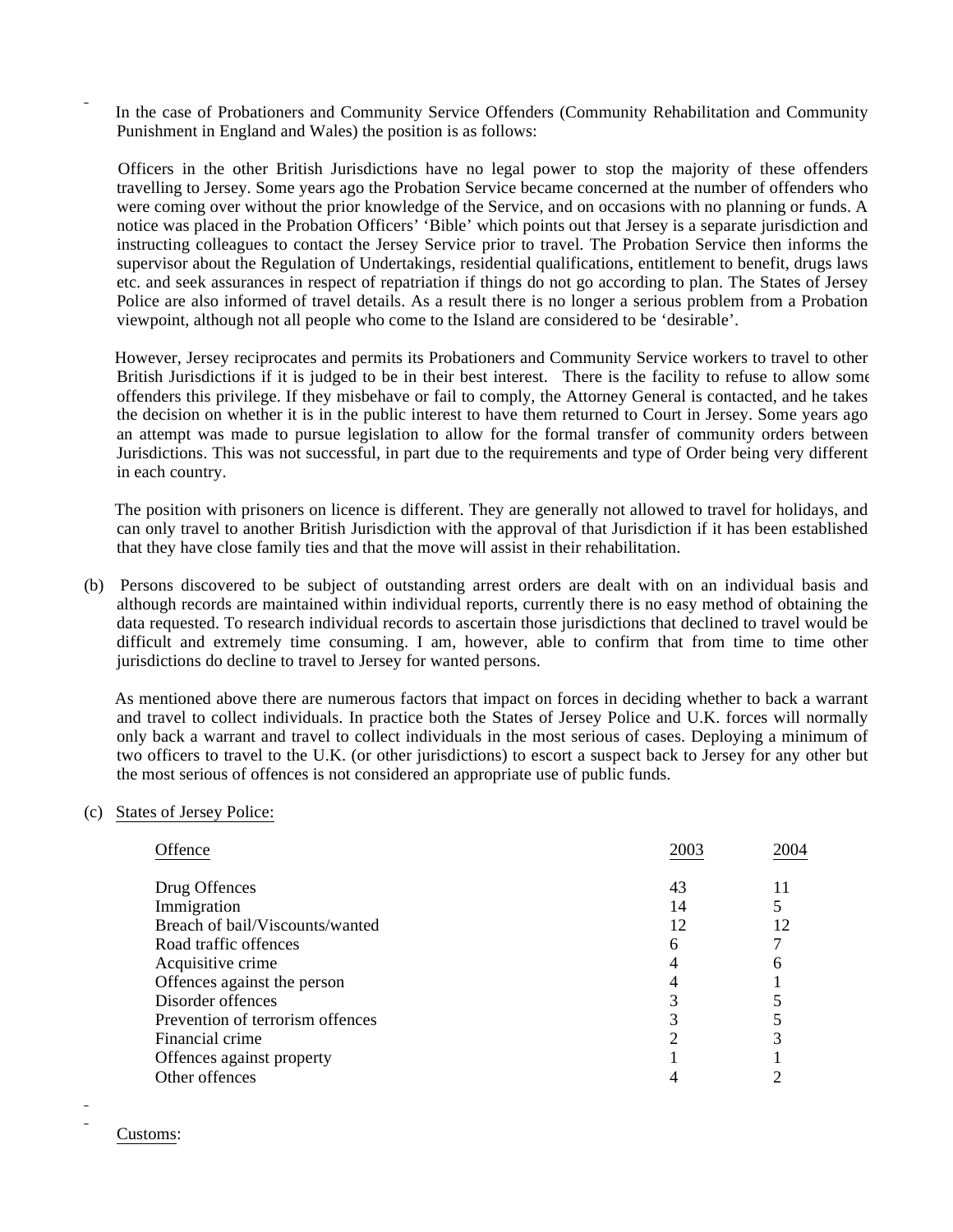| Offence                                                                                             | 2003 | 2004 |
|-----------------------------------------------------------------------------------------------------|------|------|
| Fraudulent Evasion contrary to Article $61(2)(b)$ of the Customs and 76<br>Excise (Jersey) Law 1999 |      | 42   |
| Possession of drugs contrary to Article $6(1)$ of the Misuse of Drugs<br>(Jersey) Law $1978$        | - 16 | 8    |
| Conspiracy to import                                                                                |      |      |

### Immigration:

Immigration offenders dealt with upon arrival from abroad (not from within the Common Travel area) are generally refused leave to enter and returned abroad. Immigration offenders arriving from the U.K. and detected on arrival are returned to the U.K. to be dealt with by the U.K. Immigration Service. Immigration offenders broadly means persons seeking to enter for a purpose for which they are not entitled to enter (e.g. a person seeking work without a work permit) or persons referred to as illegal entrants who seek to enter on false documents or otherwise in breach of Immigration law.

- (d) States of Jersey Police:
	- $2003 0$  $2004 - 2.$

More often other jurisdictions will be notified and arrest the individual on his/her return to their home jurisdiction.

#### Immigration:

It is rare for Immigration offenders to be escorted from the Island. As answer (c) above indicates, most offenders are refused entry and simply returned abroad on the vessel in which they arrived. A person who is being deported may occasionally be escorted via the U.K. to ensure that the deportation order is put into effect but this is a rare occurrence as arrangements are usually made for the deportee to be met by the U.K. Immigration Service on arrival in the U.K. from Jersey and then detained until put on the flight abroad. To put this into a numerical context, there were 5 persons deported in 2003 and 2 in 2004. In the last 2 years only one person was actually escorted and this to the U.K. where he was handed over to the care of the U.K. Immigration Service. Note that all deportees were deported following offences committed locally.

(e) During 2004 an estimated 1,171,530 passengers travelled through Jersey Harbour and Airport into Jersey. Of those stop/checked at the ports by officers of the States of Jersey Police the vast majority were subject to a check on PNC and if relevant other databases. Although a record is maintained of persons stop/checked, records do not specify full lists of any pre-convictions as in the case of some offenders this may run to several pages.

As and when registered sex offenders are due to travel to the Island it remains best practice for a nominated officer (usually the force local Intelligence Officer) to make contact and provide full details to his/her Jersey counterpart. The States of Jersey Police Local Intelligence Officer is responsible for ensuring that all officers and other appropriate agencies are aware. The States of Jersey Police place great emphasis on identifying when and where any registered sex offenders may be staying within the Island.

In addition to this the States of Jersey Police has access through the PNC to ViSOR (The Violent Sex Offender Register) If a registered sex offender is identified on PNC as a ViSOR subject then the Local Intelligence Officer will contact the Public Protection Unit in the U.K. where the sex offender order was